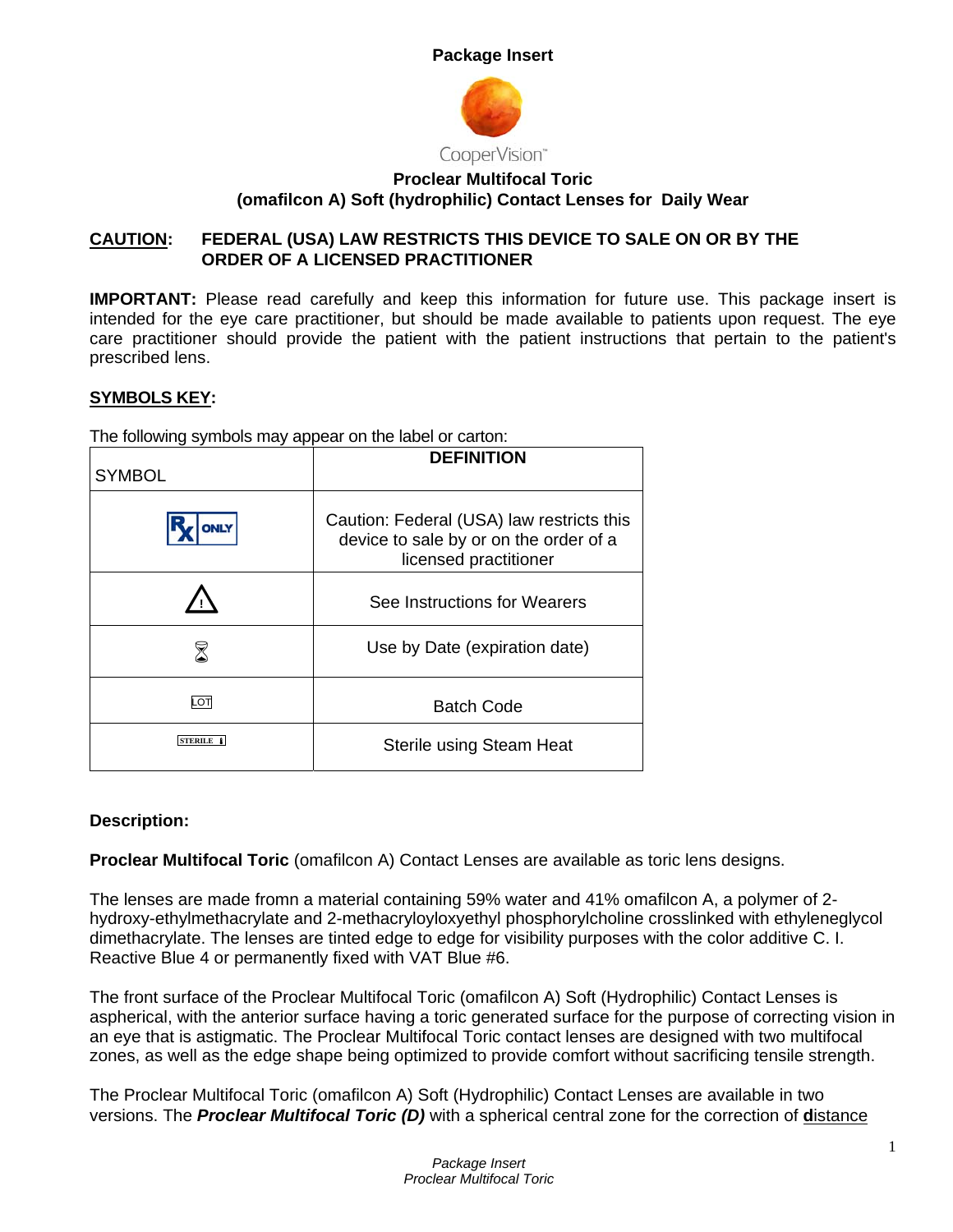vision and an aspherical annular zone for the correction of intermediate and near vision. The *Proclear Multifocal Toric (N) with* a spherical central zone for the correction of **n**ear vision and an aspherical annular zone for the correction of intermediate and distance vision. Both lenses are a flexible transparent hemispherical shell of the following dimensions:

| (ml $O_2$ /ml x mm Hg) at 35° C. as measured by 201T |
|------------------------------------------------------|
|                                                      |

### **Actions:**

In its hydrated state, the Proclear Multifocal Toric (omafilcon A) Soft (Hydrophilic) Contact Lens when placed on the cornea acts as a refracting medium to focus light rays on the retina. The toric lens provides a more even surface over the highly uneven astigmatic cornea and thus helps to focus light rays on the retina.

### **INDICATIONS (USES):**

Proclear Multifocal Toric (omafilcon A) Soft (Hydrophilic) Contact Lenses are indicated for daily wear for the correction of visual acuity in aphakic and not-aphakic persons with non-diseased eyes that are myopic or hyperopic in powers from -20.00 to 20.00, possess astigmatism to -5.75 diopters, and are presbyopic. The lenses may provide improved comfort for contact lens wearers who experience mild discomfort or symptoms related to dryness during lens wear associated with Evaporative Tear Deficiency or from Aqueous Tear Deficiency (non-Sjogren's only).

Daily wear replacement schedules may vary from patient to patient and should be decided by the eye care practitioner in consultation with their patients. The lenses are to be cleaned, rinsed and disinfected each time they are removed from the patients eye and discarded after the recommended wearing period prescribed by the eye care practitioner. The lenses may be disinfected using a chemical disinfection system.

#### **CONTRAINDICATIONS (REASONS NOT TO USE):**

DO NOT USE this contact lens when any of the following conditions exist:

- Previously diagnosed primary Sjogren's Syndrome Tear Deficiency, Autoimmune connective tissue disease which may involve secondary Sjogren's syndrome. Such conditions include rheumatoid arthritis, polyarthritis, Wegener's granulomatosis, systemic lupus erythematosus, systemic sclerosis, primary bilary cirrhosis, and mixed connective tissue disease.
- Acute and subacute inflammation between the lens, iris, and cornea, i.e., the anterior chamber of the eye.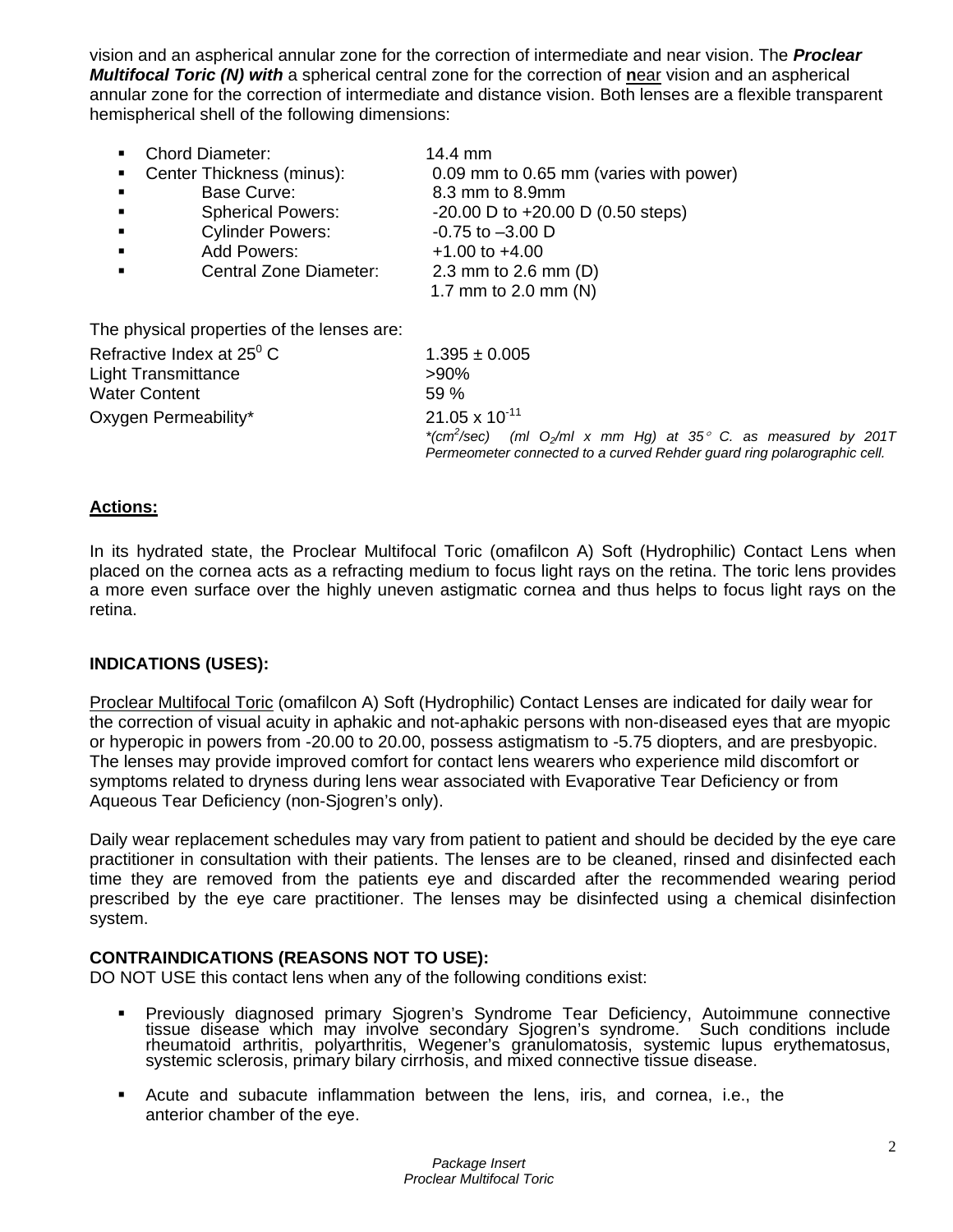- Any eye disease, injury, or abnormality that affects the cornea, conjunctiva, or eyelids.
- Severe insufficiency of lacrimal secretion (dry eyes).
- Any active corneal infection: purulent (pus) bacterial, fungal, or viral infection.
- Corneal hypoesthesia (reduced corneal sensitivity), if not-aphakic.
- Any systemic disease, which may affect the eye or be exaggerated by wearing contact lenses.
- **Allergy to any ingredient, such as thimerosal or mercury, in a solution which must** be used to care for the lens.
- Allergic reactions of ocular surfaces or adnexa that may be induced or exaggerated by wearing contact lenses or use of contact lens solutions
- **If eyes become red or irritated**
- The patient is unable to follow lens care regimen or unable to obtain assistance to do so.

#### **Warnings:**

Patients were not studied who exceed the conditions characterized by any of the following diagnostic parameters:

- Rose Bengal staining > 12 on a scale of 18
- Fluorescein staining >12 on a scale of 15
- Meibomian gland dysfunction >3 on a scale of 0-4

Patients should be advised of the following warnings pertaining to contact lens wear:

o **PROBLEMS WITH CONTACT LENSES AND LENS CARE PRODUCTS COULD RESULT IN CORNEAL INFECTION AND/OR ULCER AND LEAD TO LOSS OF VISION.** It is essential that you follow your eye care practitioner's directions and all labeling instructions for proper use of lenses and lens care products, including the lens case.

You should follow the complete recommended lens rubbing and rinsing times in the product labeling to adequately disinfect your lenses and reduce the risk of contact lens contamination. Reduced rubbing or rinsing times may not adequately clean your lenses.

You should fill your lens case with fresh solution every time you store your lenses and never "top-off" or re-use solution. You should discard your solution immediately after your lenses have been removed from the lens case. You should not expose or store your lenses in or rinse your lens case with any water, such as tap, bottled or distilled, or with any non-sterile solution.

Clean, rinse and air-dry your lens case each time you remove your lenses. In order to permit excess solution to drain, you can flip over your lens case while air drying. Replace your lens case frequently, depending upon your hygiene habits.

 $\circ$  The result of a study<sup>1</sup> indicate the following:

a. The overall annual incidence of ulcerative keratitis in daily wear contact lens users is estimated to be about 4.1 per 10,000 persons and about 20.9 per 10,000 persons in extended wear contact lens users.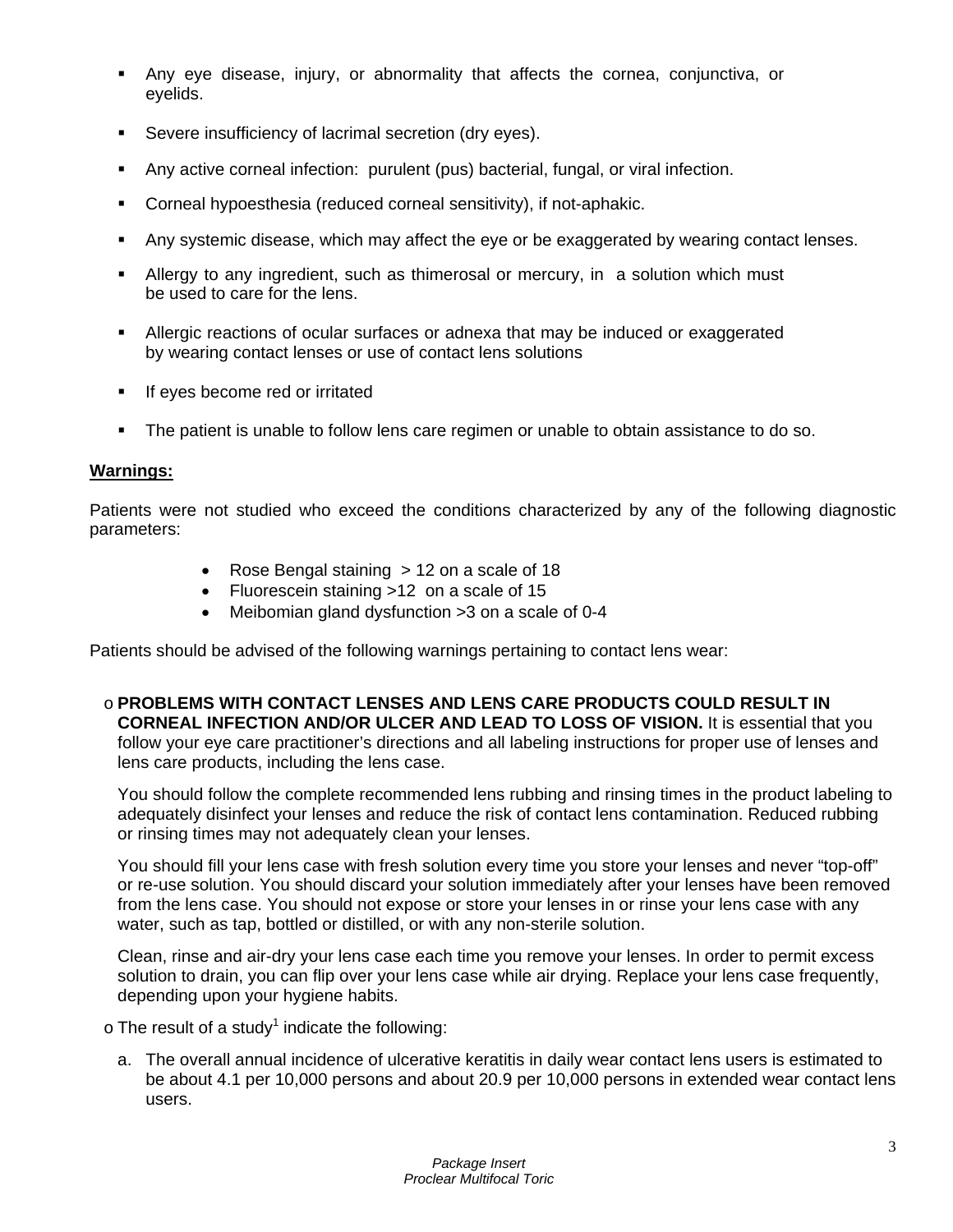- b. The risk of ulcerative keratitis is 4 to 5 times greater for extended wear contact lens users than for daily wear users. When daily wear users who wear their lenses overnight and extended wear users who wear their lenses on a daily basis are excluded from the comparison, the risk among extended wear users are 10 to 15 times greater than among daily wear users.
- c. When daily users wear their lenses overnight (outside the approved indication), the risk of ulcerative keratitis is 9 times greater than among those who do not wear them overnight.
- d. The overall risk of ulcerative keratitis may be reduced by carefully following directions for lens care, including cleaning the lens case.
- e. The risk of ulcerative keratitis among contact lens users who smoke is estimated to be 3 to 8 times greater than among non-smokers.
- f. If patients experience eye discomfort, excessive tearing, vision changes, redness of the eye or other problems, they should be instructed to immediately remove their lenses and promptly contact their Eye Care Practitioner. It is recommended that contact lens wears see their Eye Care Practitioner routinely as directed.

*1 NewEnglandJournalofMedicine,September21,1989;321(12),pp.773-783*

#### **PRECAUTIONS: Special Precautions for Eye Care Practitioners:**

Due to the small number of patients enrolled in clinical investigation of lenses, all refractive powers, design configurations, or lens parameters available in the lens material are not evaluated in significant numbers. Consequently, when selecting an appropriate lens design and parameters, the eye care practitioner should consider all characteristics of the lens that can affect lens performance and ocular health, including on-eye lens dehydration, oxygen permeability, wettability, central and peripheral thickness, and optic zone diameter.

The potential impact of these factors on the patient's ocular health should be carefully weighed against the patient's need for refractive correction; therefore, the continuing ocular health of the patient and lens performance on the eye should be carefully monitored by the prescribing eye care practitioner.

Patients who wear contact lenses to correct presbyopia may not achieve the best corrected visual acuity for either far or near vision. Visual requirements vary with the individual and should be considered when selecting the most appropriate type of lens for each patient.

Aphakic patients should not be fitted with any soft contact lenses until the determination is made that the eye has healed completely.

Fluorescein, a yellow dye, should not be used while the lenses are on the eyes. The lenses absorb this dye and become discolored. Whenever fluorescein is used in eyes, the eyes should be flushed with a sterile saline solution that is recommended for in-eye use.

Before leaving the eye care practitioner's office, the patient should be able to promptly remove lenses easily or should have someone else available to remove the lenses for him or her.

Eye care practitioners should instruct the patient to remove the lenses immediately if the eye becomes red or irritated.

Eye care practitioners should carefully instruct patients about the following care regimen and safety precautions:

 Different solutions cannot always be used together, and not all solutions are safe for use with all lenses. Use only recommended solutions.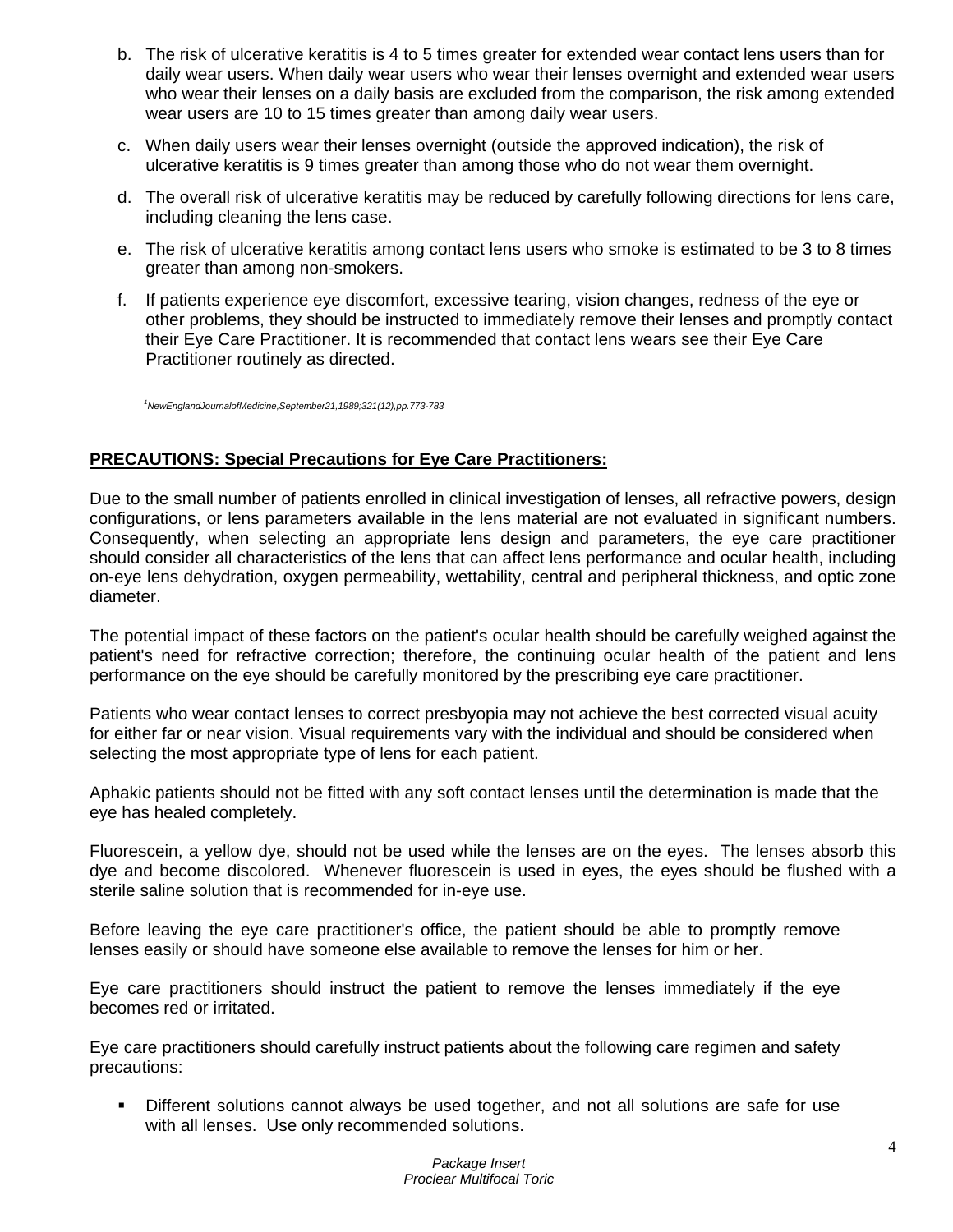- Never use solutions recommended for conventional hard contact lenses only.
- Chemical disinfection solutions should not be used with heat unless specifically indicated on product labeling for use in both heat and chemical disinfection.
- Always wash and rinse your hands before handling lenses. Do not get cosmetics, lotions, soaps, creams, deodorants, or sprays in the eyes or on the lenses. It is best to put on lenses before putting on makeup. Water-base cosmetics are less likely to damage lenses than oil-base products.
- If aerosol products such as hair spray while are used wearing lenses, exercise caution and keep eyes closed until the spray has settled.
- Do not touch contact lenses with the fingers or hands if the hands are not free of foreign materials, as microscopic scratches of the lenses may occur, causing distorted vision and/or injury to the eye.
- Always follow directions in the package inserts for the use of contact lens solutions.
- Sterile unpreserved solutions, when used, should be discarded after the time specified in the labeling directions.
- Carefully follow the handling, insertion, removal, cleaning, disinfecting, storing and wearing instructions in the Patient Instructions for the Proclear Multifocal Toric Contact Lens and those prescribed by the eye care practitioner.
- **Always use FRESH unexpired lens care solutions.**
- Never wear lenses beyond the period recommended by the eye care practitioner.
- Do not use saliva or anything other than the recommended solutions to wet your lenses.
- To prevent your lenses from becoming dry (dehydrated), always keep them completely immersed in the recommended storage solution when the lenses are not being worn. Follow the lens care directions for Care for a Dried Out Lens if your lens surface does become dry (dehydrated).
- If the lens sticks (stops moving) on the eye, follow the directions on Care for a Sticking Lens. The lens must move freely on the eye for continued health of the eye. If nonmovement of the lens continues, the patient should be instructed to immediately consult his or her eye care practitioner.
- Avoid all harmful or irritating vapors and fumes while wearing your lenses.
- Never use tweezers or other tools to remove the lens from the lens container. Pour the lens into the hand.
- Do not touch the lens with fingernails.
- Bacteria can grow in contact lens cases. It is important to properly use, clean, and replace your cases, at regular intervals, recommended by the lens case manufacturer or your eye care practitioner.
- Always handle lenses carefully and avoid dropping them.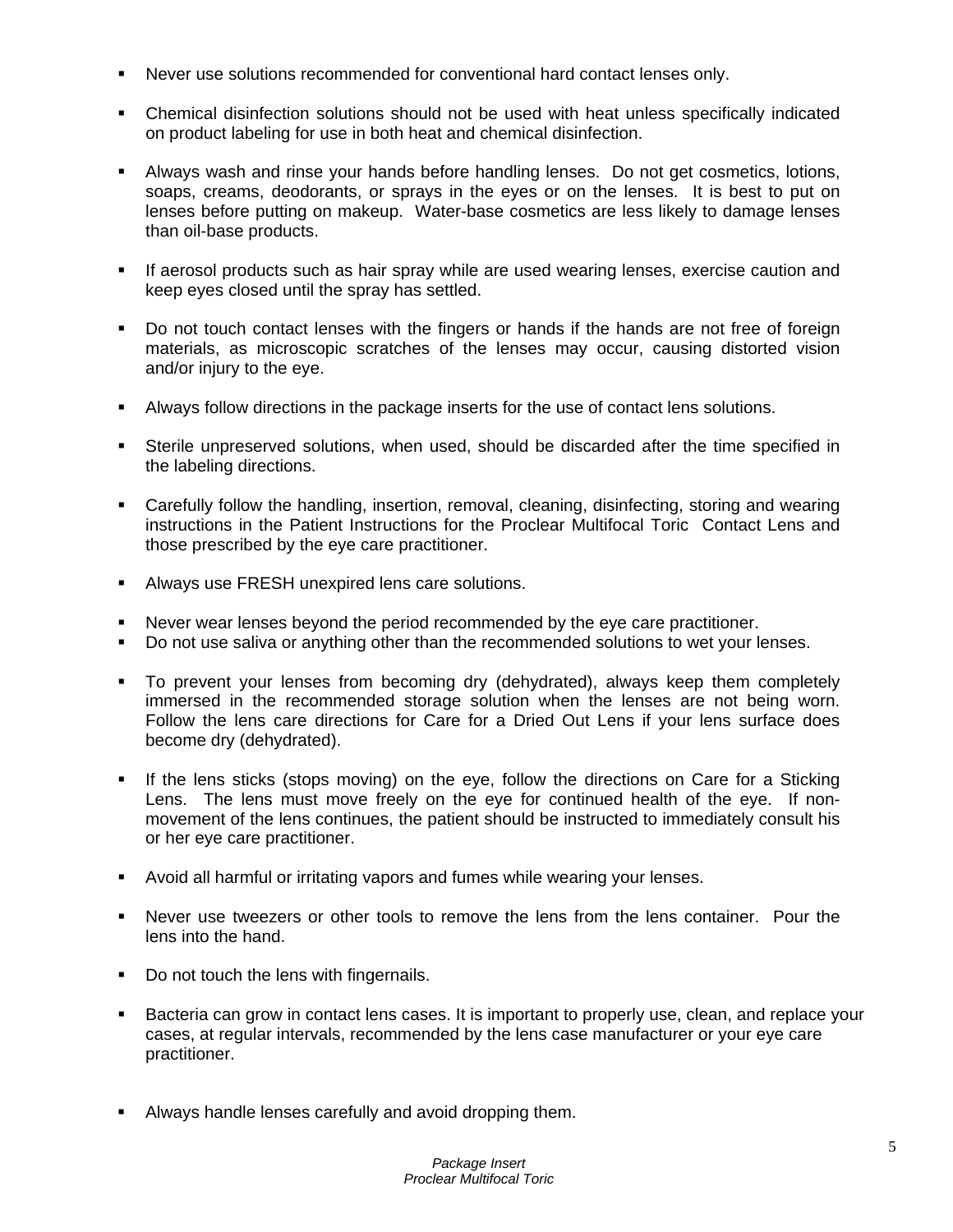- Ask the eye care practitioner about wearing lenses during sporting activities.
- Always discard lenses worn on a frequent replacement schedule after the recommended wearing schedule prescribed by the eye care practitioner.
- Always inform the doctor (health care practitioner) that you wear contact lenses.
- Always consult your eye care practitioner before using any medicine in your eyes.
- Always inform employer of being a contact lenses wearer. Some jobs may require use of eye protection equipment or may require that patient not wear contact lenses.

As with any contact lens, follow-up visits are necessary to assure health. Patient should be instructed as to a recommended follow-up schedule.

## **ADVERSE REACTIONS:** *The patient should be informed that the following problems may occur:*

- Eyes sting, burn, or itch (irritation) or other eye pain
- Comfort is less than when lens was first placed on-eye<br>Eeeling of something in the eye (foreign body, scratcher
- Feeling of something in the eye (foreign body, scratched area)
- **Excessive watering (tearing) of the eyes**
- **Unusual eye secretions**
- Redness of the eyes
- Reduced sharpness of vision (poor visual acuity)
- **Blurred vision, rainbows, or halos around objects**
- **Sensitivity to light (photophobia)**
- **Dry eyes**

If the patient notices any of the above, he or she should be instructed to: IMMEDIATELY REMOVE LENSES.

> If the discomfort or problem stops, look closely at the lens. If the lens is in any way damaged, DO NOT put the lens back on-eye. Place the lens in the lens case and contact the eye care practitioner. If the lens has dirt, an eyelash, or other foreign body on it, or the problem stops and the lens appears undamaged, the patient should thoroughly clean, rinse and disinfect the lenses; then reinsert them. **If the problem continues, DO NOT put the lens back on your eye; immediately consult an eye care practitioner.**

WHEN ANY OF THE ABOVE SYMPTOMS OCCUR, A SERIOUS CONDITION SUCH AS INFECTION, ABRASION, CORNEAL ULCER, NEOVASCULARIZATION, UVEITIS, OR IRITIS MAY BE PRESENT. The patient should be instructed to keep lens off the eye and seek immediate professional identification of the problem and prompt treatment to avoid serious eye damage.

## **FITTING:**

Conventional methods of fitting contact lenses do not apply to Proclear Multifocal Toric (omafilcon A) Soft<br>(Hydrophilic) Contact Lenses. For a detailed description of the fitting technique, refer to the Proclear Multifocal Toric (omafilcon A) Soft (Hydrophilic) Contact Lenses Prõfessional Fitting Guide, copies of<br>which are available from: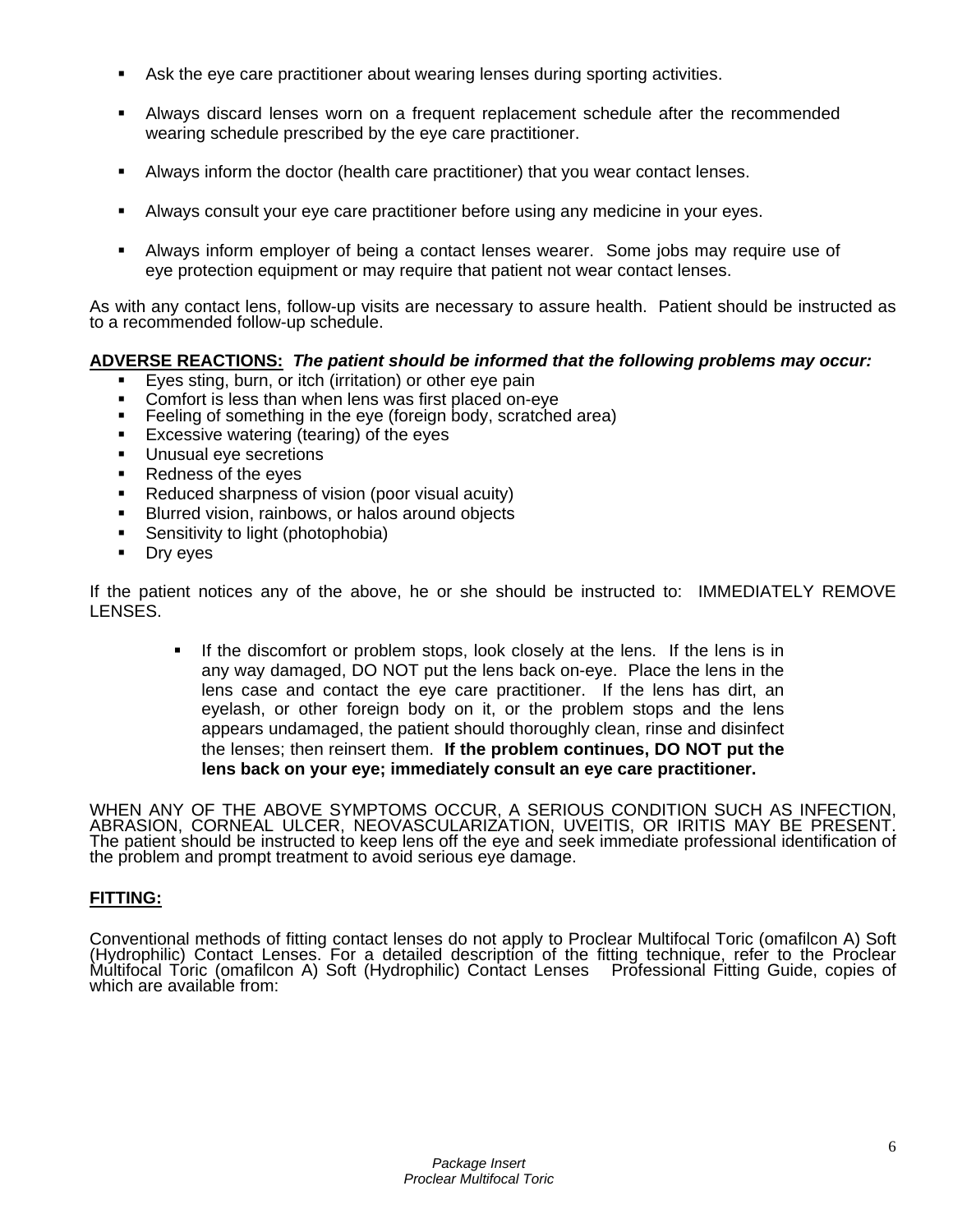

#### **WEARING SCHEDULE:**

Although many practitioners have developed their own initial wearing schedules, the following sequence is recommended as a guideline. Patients should be cautioned to carefully follow the wearing schedule recommended by the eye care practitioner regardless of how comfortable the lenses feel.

### Daily Wear

Maximum wearing time:

| <b>Houre</b> |  | All Waking Hours |
|--------------|--|------------------|

\*\*While patients who experience discomfort and related dry eye symptoms during lens wear arising from Evaporative Tear Deficiency or from Aqueous Tear Deficiency (non-Sjogren's only) may wear these lenses with improved comfort compared to other soft (hydrophilic) contact lenses, their wearing time may be less than it would if they did not have dry eye symptoms.

Studies have not been conducted to show that these soft contact lenses are safe to wear during sleep.

#### **LENS CARE DIRECTIONS:**

Eye care practitioners should review with the patient lens care directions, including both basic lens care information and specific instructions on the lens care regimen recommended for the patient: The lens may be disinfected using either a heat, peroxide or chemical disinfection system.

General Lens Care (To First Clean and Rinse, Then Disinfect Lenses)

#### Basic Instructions:

- Always wash, rinse, and dry hands before handling contact lenses.
- Always use fresh unexpired lens care solutions.
- Use the recommended system of lens care, either heat (thermal) or chemical (not heat) and carefully follow instructions on solution labeling. Different solutions cannot always be used together, and not all solutions are safe for use with all lenses. Do not alternate or mix lens care systems unless indicated on solution labeling.
- Do not use saliva or anything other than the recommended solution for lubricating or rewetting lenses. Do not put lenses in the mouth.
- Lenses should be cleaned, rinsed, and disinfected each time they are removed. Cleaning and rinsing are necessary to remove mucus and film from the lens surface. Disinfecting is necessary to destroy harmful germs.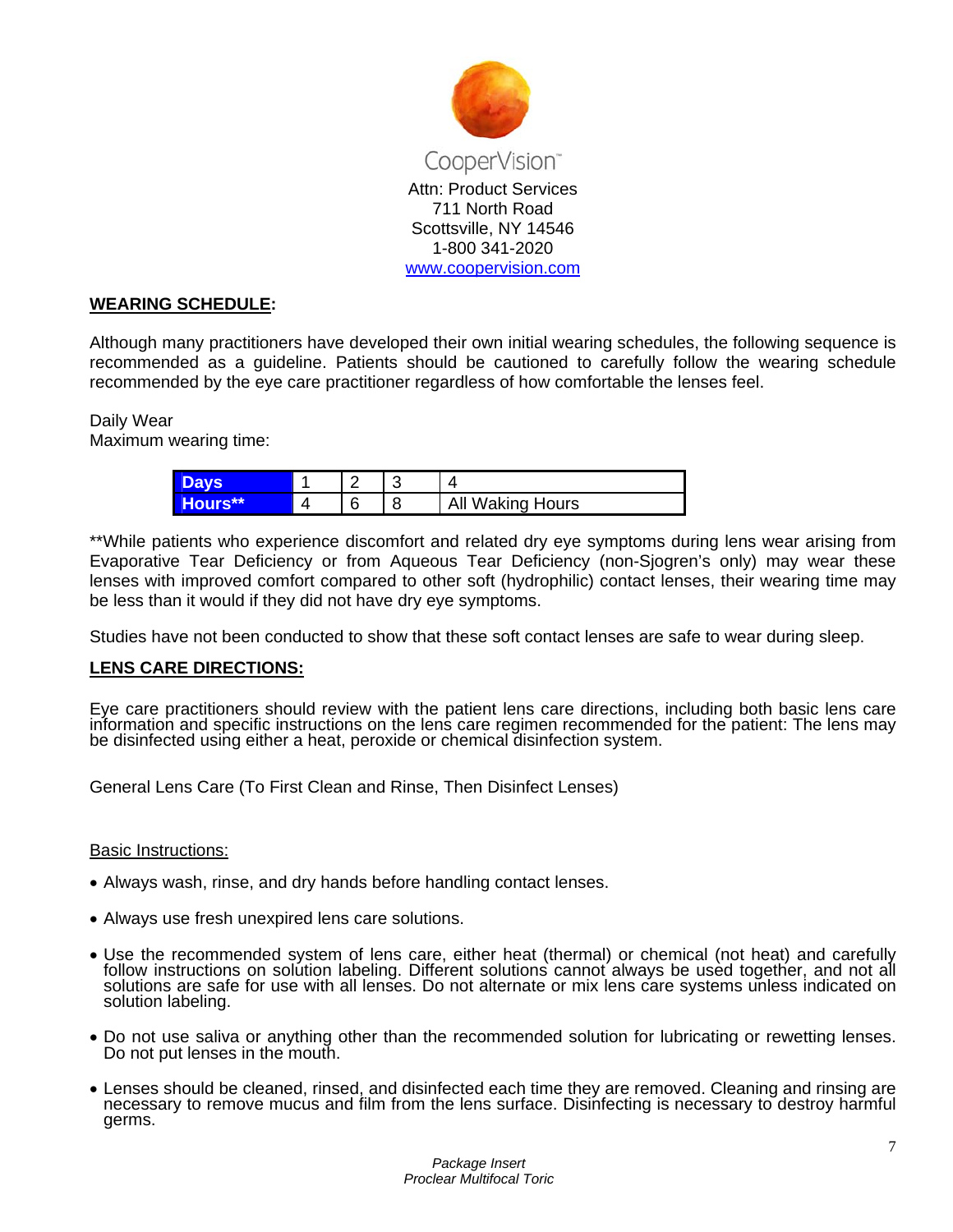- Always remove, clean, rinse, enzyme (as recommended by the eye care practitioner) and disinfect lenses according to the schedule prescribed by the eye care practitioner. The use of an enzyme or any cleaning solution does not substitute for disinfection.
- The eye care practitioner should recommend a care system that is appropriate for the Proclear Contact Lens. Each lens care product contains specific directions for use and important safety information, which should be read and carefully followed.
- Note: Some solutions may have more than one function, which will be indicated on the label. Read the label on the solution bottle, and follow instructions.
- Clean one lens (always the same lens first to avoid mix-ups), rinse the lens thoroughly with recommended saline or disinfecting solution to remove the cleaning solution, mucus, and film from the lens surface, and put that lens into the correct chamber of the lens storage case. Then repeat the procedure for the second lens.
- After cleaning, disinfect your lenses using the system recommended by eye care practitioner.
- To store lenses, disinfect and leave them in the closed unopened case until ready to wear. If lenses are not to be used immediately following disinfection, the patient should be instructed to consult the package insert or the eye care practitioner for information on storage of lenses.
- After removing the lenses from the lens case, empty and rinse the lens storage case with solution as recommended by the lens case manufacturer; then allow the lens case to air dry. When the case is used again, refill it with storage solution. Replace lens case at regular intervals as recommended by the lens case manufacturer or your eye care practitioner.
- Eye care practitioners may recommend a lubricating/rewetting solution which can be used to wet (lubricate) lenses while they are being worn to make them more comfortable.

#### **Chemical (Not Heat) Disinfection:**

- Clean the contact lenses with a recommended cleaning solution and thoroughly rinse them with a recommended rinsing solution.
- After cleaning, to disinfect, carefully follow the instructions accompanying the disinfecting solution in the care regimen recommended by the lens manufacturer or the eye care practitioner.
- When using hydrogen peroxide lens care systems, lenses must be neutralized before wearing. Follow the recommendations on the hydrogen peroxide system labeling.
- Thoroughly rinse lenses with a fresh solution recommended for rinsing before inserting and wearing, or follow the instructions on the disinfection solution labeling.
- Do not heat the disinfection solution and lenses.
- Leave the lenses in the unopened storage case until ready to put on the eyes.

**Caution:** Lenses that are chemically disinfected may absorb ingredients from the disinfecting solution, which may be irritating to the eyes. A thorough rinse in fresh sterile saline solution prior to placement on the eye should reduce the potential for irritation.

#### **LENS DEPOSITS AND USE OF ENZYMATIC CLEANING PROCEDURE:**

Enzyme cleaning may be recommended by the eye care practitioner. Enzyme cleaning removes protein deposits on the lens. These deposits cannot be removed with regular cleaners. Removing protein deposits is important for the well- being of the patient's lenses and eyes. If these deposits are not removed, they can damage the lenses and cause irritation.

Enzyme cleaning does NOT replace routine cleaning and disinfecting. For enzyme cleaning, the patient should carefully follow the instructions in the enzymatic cleaning labeling.

#### **LENS CASE CLEANING AND MAINTENANCE:**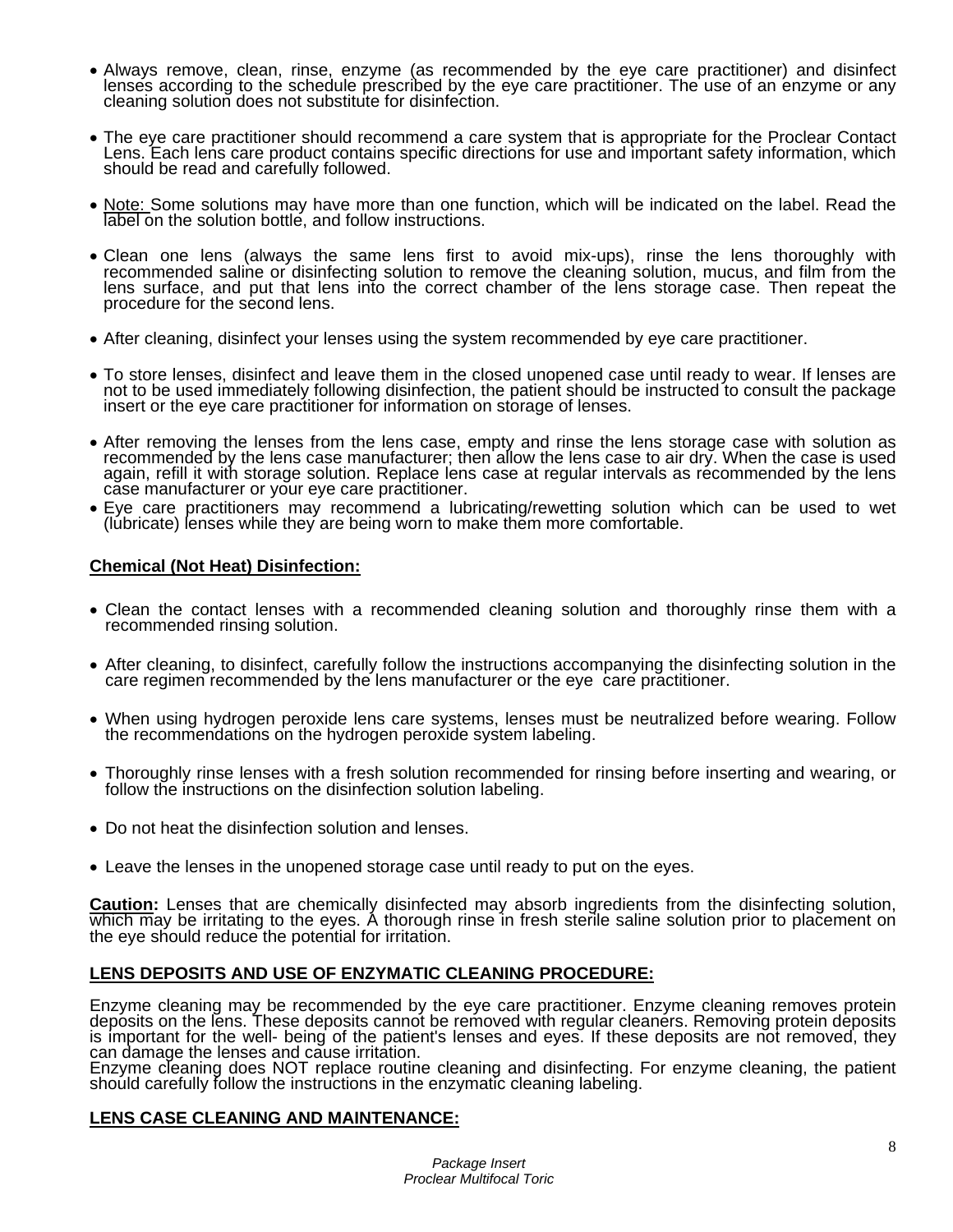Contact lens cases can be a source of bacterial growth. Lens cases should be emptied, cleaned, rinsed with solutions recommended by the lens case manufacturer, and allowed to air dry. Lens cases should be replaced at regular intervals as recommended by the lens case manufacturer or your eye care practitioner.

### **CARE FOR A DRIED OUT (DEHYDRATED LENS):**

If a soft contact lens is off the eye and exposed to air for 10 minutes or longer, it will become dry and brittle. Handle the lens carefully. To rewet lens: Place the lens in its storage case and SOAK the lens in the recommended rinsing and storage solution for at least one hour. Soak the lens until it returns to a soft state. Clean and disinfect the rewetted (rehydrated) lens using the lens care system recommended by eye<br>care practitioner. If, after soaking, the lens does not become soft, DO NOT USE THE LENS, but contact eye care practitioner.

#### **CARE FOR A STICKING (NONMOVING) LENS:**

If the lens sticks (stops moving or cannot be removed) on the eye, apply 2-3 drops of the recommended lubricating solution directly to the eye and wait until the lens begins to move freely on eye before removing it. If non-movement of the lens continues for more than 5 minutes, the patient should immediately consult<br>eye care practitioner.

#### **EMERGENCIES:**

The patient should be informed that if chemicals of any kind (household products, gardening solutions, laboratory chemicals, etc.) are splashed into the eyes, the patient should: FLUSH EYES IMMEDIATELY WITH TAP WATER AND IMMEDIATELY CONTACT THE EYE CARE PRACTITIONER OR VISIT A HOSPITAL EMERGENCY ROOM WITHOUT DELAY.

#### **HOW SUPPLIED:**

Each lens is supplied sterile in blister pack containing buffered saline solution. The container is labeled with the base curve, diopter power (reading add power, cylinder power and axis are included) diameter, manufacturing lot number and expiration date of the lens.

### **DO NOT USE IF THE CONTAINER HAS BEEN BROKEN OR THE SEAL HAS BEEN DAMAGED.**

#### **PROVIDES ALL DAY COMFORT:**

For information on the original 3 month study of lens comfort in dry eye patients, please refer to the Clinical Test Results section of the Professional Fitting and Information Guide or refer to Lemp MA *et al.*  Omafilcon A (Proclear) soft contact lenses in a dry-eye population. *CLAO J*, 1999; 25 (1): 40-47

A two week study of 50 subjects was conducted for the purpose of evaluating comfort and wearing time for Proclear ® soft contact lenses. Comfort was measured using a 10 point scale where 0 was extremely uncomfortable and 10 was extremely comfortable. A grade was obtained for each of the following Comfort, Dryness, frequency of symptoms, overall satisfaction with existing lenses, and lens preference.

Base line values for comfort with pre-study lenses ranged between 6 and 6.7 on the 10 point scale. 32% of patients found their existing lenses to be comfortable at the end of the day. Study results found that the average comfort rating for Proclear ® lenses was >8 out of 10. A higher proportion of the patients found Proclear lenses to be comfortable at the end of the day (91.5% found Proclear comfortable at the end of the day). The values for Proclear® were statistically different compared to the baseline values collected from the control lenses. As in this study, individual results may vary.

Reference: Hall, B. (2002). Can a Dry Eye Test Predict Soft Contact Lens Use? Contact Lens Spectrum August 2002